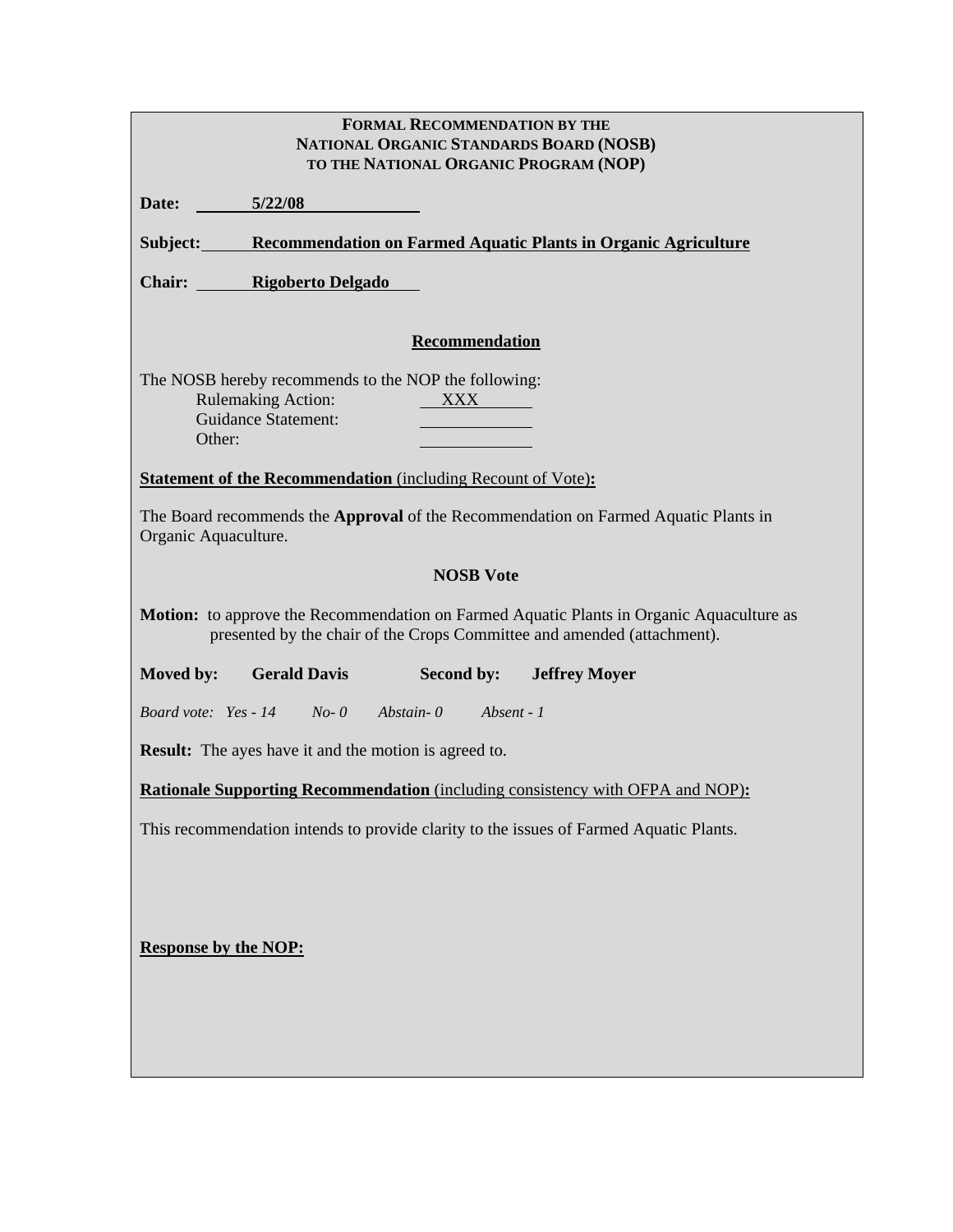## **National Organic Standards Board**

## **Final Recommendation for**

# **Date: 5/22/2008**

### **I. List:** *(where in FR rule example 205.606)*

§ 205.258 Farmed aquatic plants

### **II. Committee Summary:**

This recommendation intends to provide clarity to the issues of Farmed Aquatic Plants. During the discussion and approval of the aquaculture proposed rule presented at the Spring 2007 NOSB meeting, it became clear that there was a need to provide more specific recommendations farmed aquatic plants in organic aquaculture.

### **III. Board Recommendation**

The Board recommends the Approval of the Recommendation on Farmed Aquatic Plants in Organic Aquaculture.

### **Board vote:**

| Moved: Gerald Davis |        | Second: Jeffrey Moyer |           |           |
|---------------------|--------|-----------------------|-----------|-----------|
| Board vote: Yes-14  | $No-0$ | Absent- 1             | Abstain-0 | Recuse- 0 |